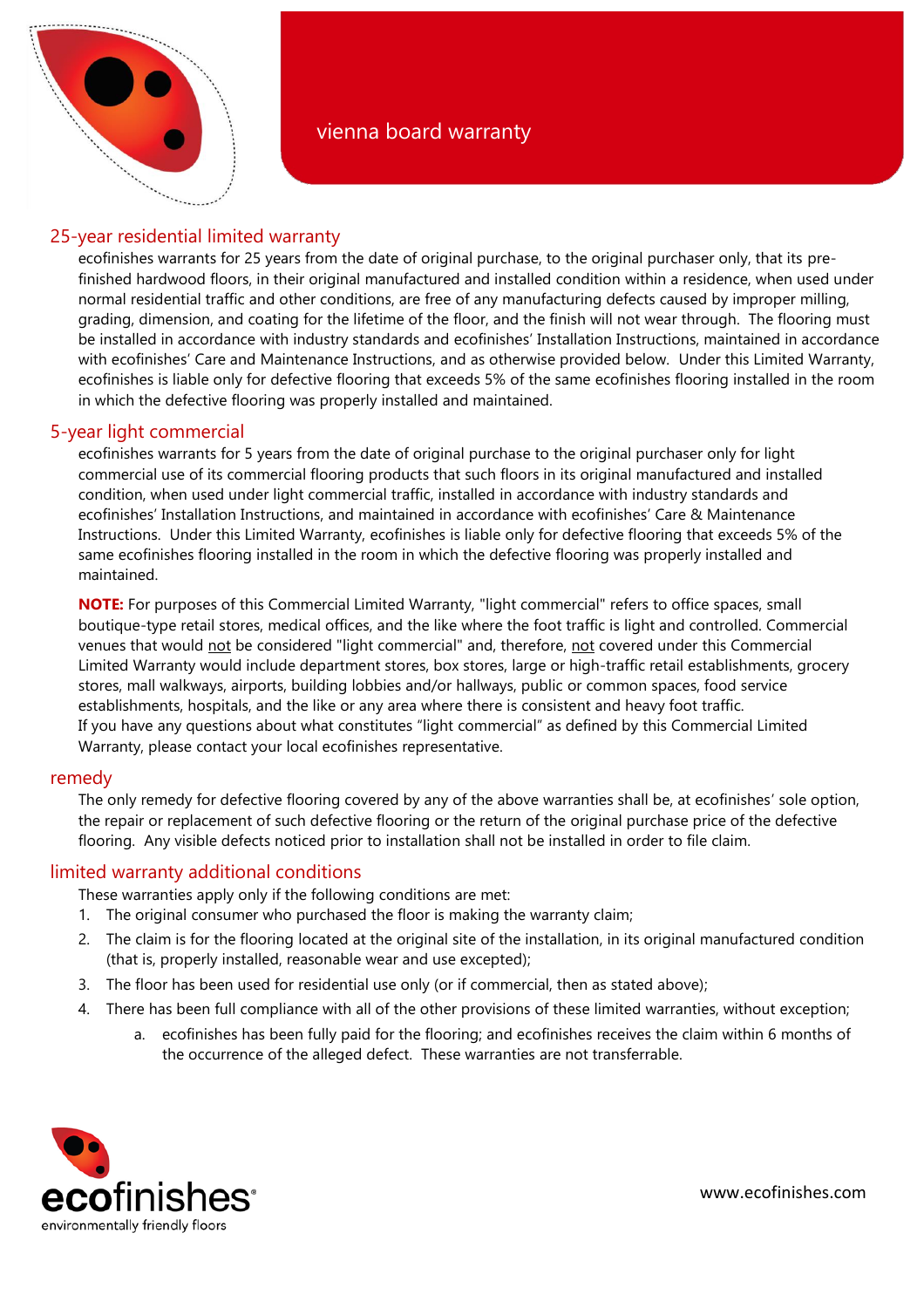- b. Do not install defective flooring. The installer and homeowner are responsible to inspect flooring prior to installation. Defects discoverable prior to installation shall be conclusively deemed to be waived after installation.
- c. These warranties are not transferrable. These warranties may not be altered by any dealer, installer, agent, or distributor of ecofinishes.

#### limited warranty disclaimers

These provisions are the complete and exclusive statement of the express warranties provided and is in lieu of all other express, implied, and/or statutory warranties. ecofinishes makes absolutely no warranty of any kind, express or implied, whether of merchant ability, fitness for any particular purpose, or otherwise, except as stated in these limited warranties. ecofinishes has no other obligations of any kind to anyone. ecofinishes will not compensate anyone for any claims, losses, or damages of any kind during the applicable limited warranty period or otherwise except as stated expressly in these limited warranties. All of our obligations end when the applicable limited warranty period is over. ecofinishes shall not be liable to anyone for any incidental, special, or consequential damages, labor costs, loss of income, or profits for any defect or for any claim arising out of any alleged breach of (1) These limited warranties, or (2) any implied warranty, or (3) any other theory, law, or otherwise. Some states do not allow the exclusion or limitation of incidental, special or consequential damages, or the exclusion or limitation of implied warranties, so such exclusions or limitations may not apply to you. This warranty gives you specific legal rights and you may have other rights that vary from state to state.

### limited warranty exclusions

THESE WARRANTIES DO NOT COVER THE FOLLOWING:

- Refinished floors, whether the finish is re-coated, screened, or otherwise treated or altered from its original factory finish post-purchase, EVEN IF THE ACTION IS APPROVED BY ECOFINISHES TO RESOLVE A FINISH-RELATED CLAIM
- Improper transportation, handling, or storage.
- Indentations, scratches, or damage caused by negligence, water, sand, everyday wear, abuse, heavy foot traffic, pets, furniture, spiked / cleated shoes (or the equivalent), and/or wet, excessively damp or equivalent mopping.
- Color changes from exposure to direct or ambient light, as such changes are considered natural occurrences in wood floors and are not the result of a manufacturing defect.
- Failure to provide proper environmental conditions, including but not limited to maintaining proper humidity levels. [Surface checking or cracking may result from a condition of low humidity, and mildew, cupping, crowning, and/or discoloration may result from a condition of high humidity.]
- Failure to follow manufacturer's installation instructions, including but not limited to failure to use approved adhesive or install a moisture barrier.
- Improper installation or workmanship, whether by accident, lack of preparedness, or otherwise.
- Improper care and maintenance. Never use any household cleaner or product that is not recommended by ecofinishes in our Care and Maintenance Instructions, such as, but not limited to, water, soap, detergent, oils (unless otherwise recommended), wax, polishes, alcohol, mineral spirits (unless directed otherwise), brand name oil soap, vinegar, steel wool, scouring pads (or the like), ammoniated cleaners, abrasive cleaners, or similar products. The use of floor products not recommended by ecofinishes will void these warranties. PLEASE REFER TO ECOFINISHES'S CARE AND MAINTENANCE FOR A COMPLETE LISTING.
- Normal expansion and contraction throughout the year as seasonal climatic conditions change. Wood floors may experience between boards conditions that are considered natural occurrences in wood floors and are not the result of a manufacturing defect.
- Grading differences up to 5% of the square footage ordered. [Order 5% to 7% more flooring than actually needed by measurement to cover this allowance.]
- Milling differences up to 5% of the square footage ordered. [Order 5% to 7% more flooring than actually needed by measurement to cover this allowance.]



www.ecofinishes.com